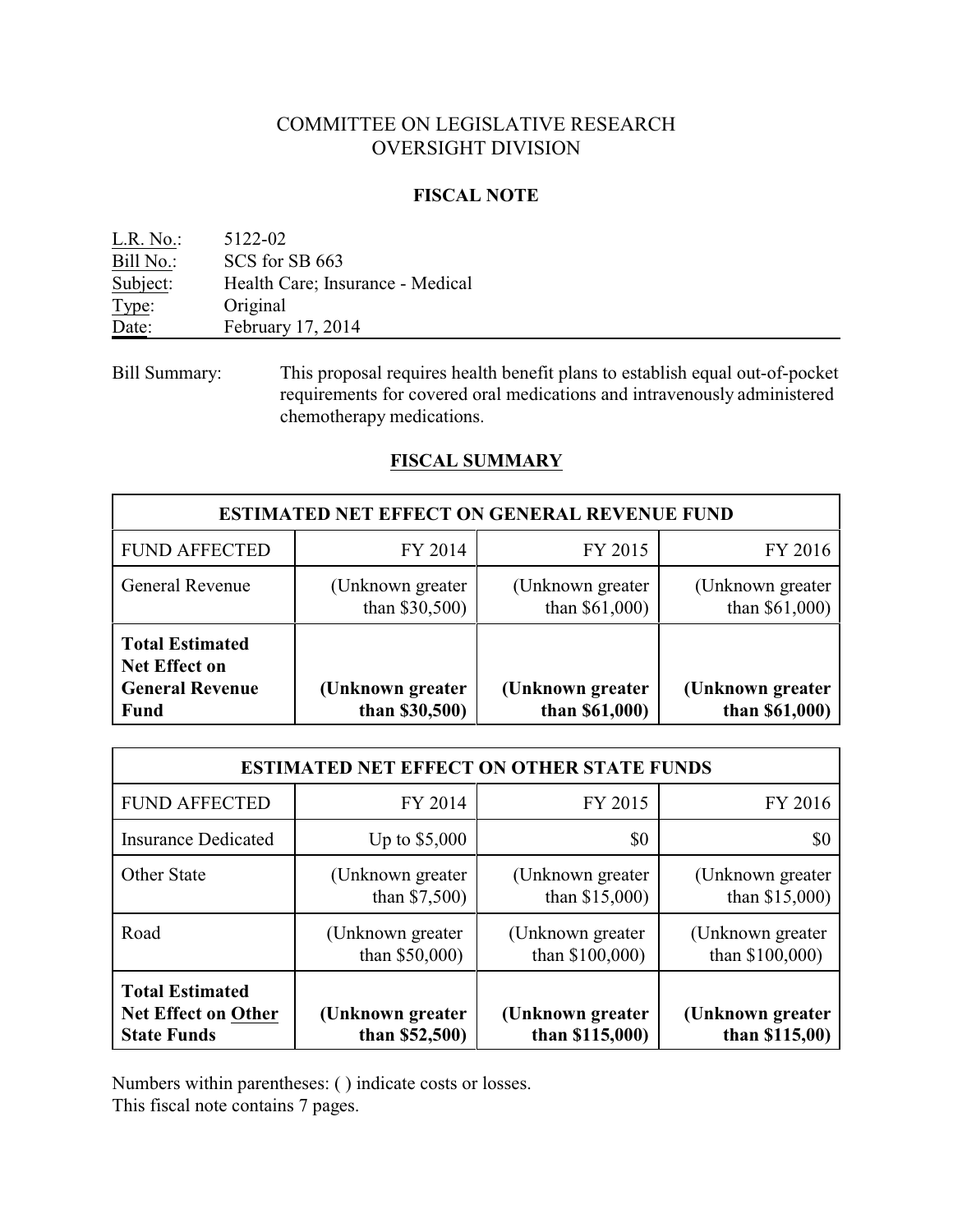L.R. No. 5122-02 Bill No. SCS for SB 663 Page 2 of 7 February 17, 2014

| <b>ESTIMATED NET EFFECT ON FEDERAL FUNDS</b>                               |                                       |                                       |                                       |  |  |
|----------------------------------------------------------------------------|---------------------------------------|---------------------------------------|---------------------------------------|--|--|
| <b>FUND AFFECTED</b>                                                       | FY 2014                               | FY 2015                               | FY 2016                               |  |  |
| Federal                                                                    | (Unknown greater)<br>than $$12,000$ ) | (Unknown greater)<br>than $$24,000$ ) | (Unknown greater)<br>than $$24,000$ ) |  |  |
|                                                                            |                                       |                                       |                                       |  |  |
| <b>Total Estimated</b><br><b>Net Effect on All</b><br><b>Federal Funds</b> | (Unknown greater<br>than $$12,000$ )  | (Unknown greater<br>than $$24,000$    | (Unknown greater<br>than \$24,000)    |  |  |

| <b>ESTIMATED NET EFFECT ON FULL TIME EQUIVALENT (FTE)</b>    |         |         |         |  |  |
|--------------------------------------------------------------|---------|---------|---------|--|--|
| <b>FUND AFFECTED</b>                                         | FY 2014 | FY 2015 | FY 2016 |  |  |
|                                                              |         |         |         |  |  |
|                                                              |         |         |         |  |  |
| <b>Total Estimated</b><br><b>Net Effect on</b><br><b>FTE</b> |         | 0       |         |  |  |

 $\boxtimes$  Estimated Total Net Effect on All funds expected to exceed \$100,000 savings or (cost).

 $\Box$  Estimated Net Effect on General Revenue Fund expected to exceed \$100,000 (cost).

| <b>ESTIMATED NET EFFECT ON LOCAL FUNDS</b> |         |         |         |  |
|--------------------------------------------|---------|---------|---------|--|
| <b>FUND AFFECTED</b>                       | FY 2014 | FY 2015 | FY 2016 |  |
| \$0<br>50<br>  Local Government            |         |         |         |  |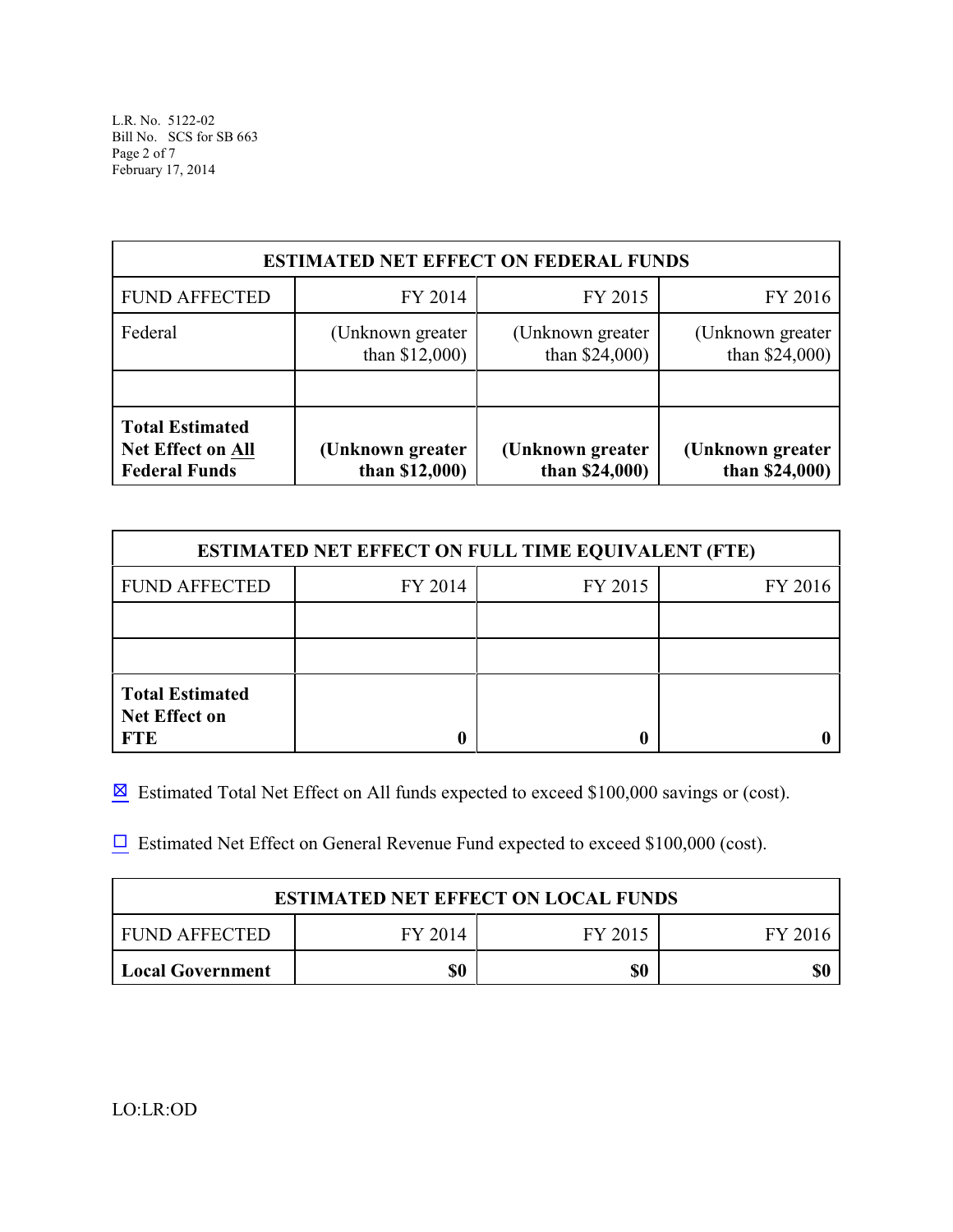L.R. No. 5122-02 Bill No. SCS for SB 663 Page 3 of 7 February 17, 2014

## **FISCAL ANALYSIS**

## ASSUMPTION

Officials from the **Department of Health and Senior Services**, the **Department of Social Services**, the **Department of Mental Health** and the **Missouri Department of Conservation** each assume the current proposal would not fiscally impact their respective agencies.

Officials from the **Department of Public Safety** - **Missouri Highway Patrol** defer to Department of Transportation for their fiscal impact.

Officials from the **Missouri Consolidated Health Care Plan (HCP)** state the Plan covers most intravenously administered or injected cancer medications through the medical plan with an applicable deductible and coinsurance. Orally administered cancer medications are covered through the prescription drug plan with applicable copayments. Because these medications are provided under two different benefit plans and designs (deductible/coinsurance vs. copayments), the member cost for these medications is not comparable. HCP would need to adjust its plan designs to comply with this legislation.

Based on information from HCP medical and prescription drug plans, the costs of anti-cancer medications through the medical plan are similar to slightly higher than anti-cancer medications through the prescription drug plan. Slightly higher costs are associated with the administration of the drugs in doctor offices, hospitals and infusions centers through the medical plan. HCP assumes a modest increase in medications administered through the medical plan based on this legislation. The fiscal impact is unknown, greater than \$100,000.

Officials from the **Department of Insurance, Financial Institutions, and Professional Registration (DIFP)** state insurers would be required to submit amendments to their policies to comply with the legislation. Policy amendments must be submitted to the DIFP for review along with a \$50 filing fee. The number of insurance companies writing these types of policies in Missouri fluctuates each year. One-time additional revenues to the Insurance Dedicated Fund are estimated to be up to \$5,000.

Additional staff and expenses are not being requested with this single proposal, but if multiple proposals pass during the legislative session which require policy form reviews the department will need to request additional staff to handle increase in workload.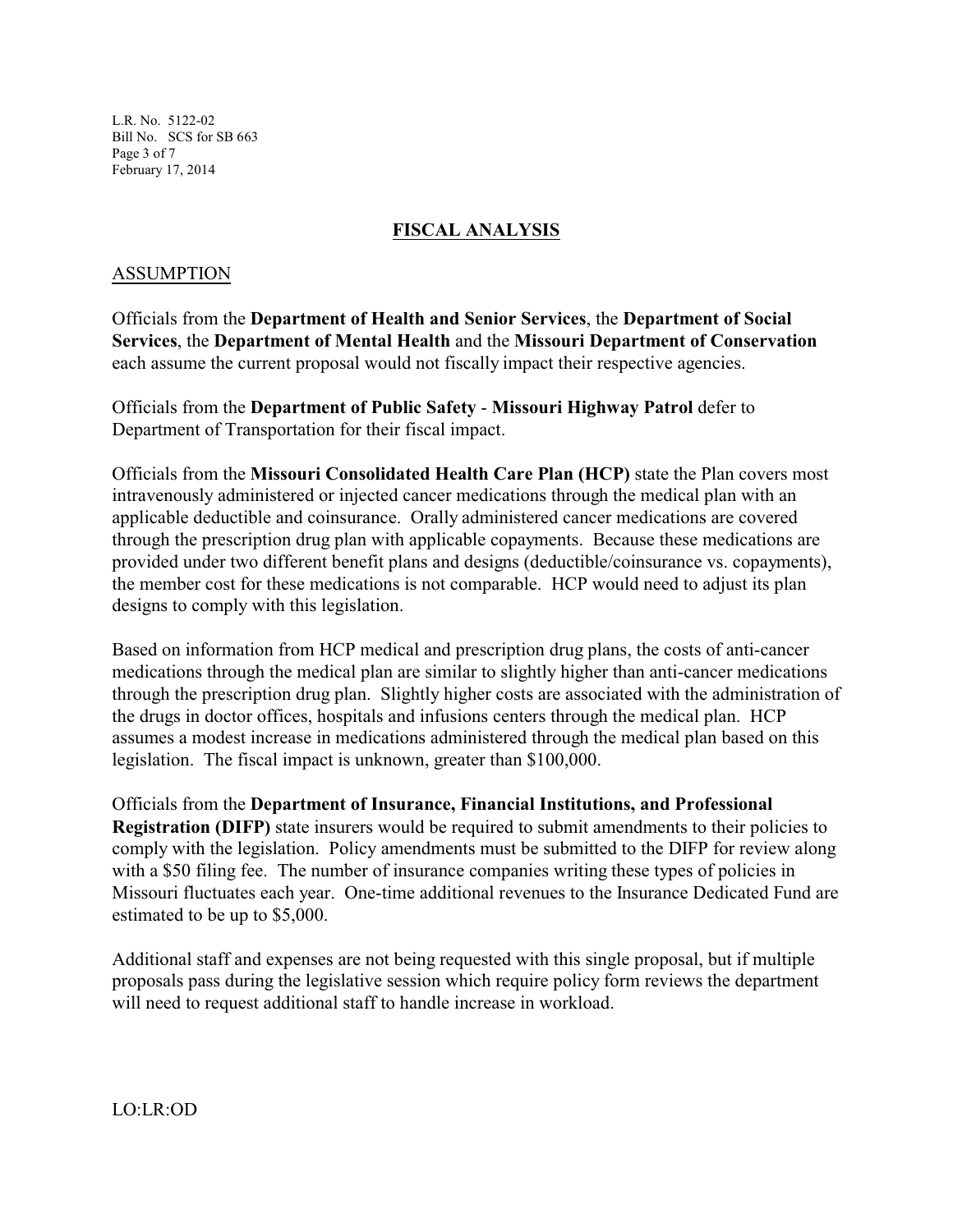L.R. No. 5122-02 Bill No. SCS for SB 663 Page 4 of 7 February 17, 2014

### ASSUMPTION (continued)

In response to a similar proposal from last session, SB 308, officials from the **Missouri Department of Transportation (MoDOT)** stated the legislation uses the definitions of "health benefit plan" and "health carrier" in section 376.1350, RSMo, for purposes of this section. The MoDOT/MHP (Missouri State Highway Patrol) Medical Plan does not fall under either of these definitions, but section 104.801, RSMo, states that any legislation enacted by the General Assembly which mandates the coverage of specific health benefits, services, or providers in the policies or contracts of insurers, health services corporations, HMOs or other third-party payors shall also apply to the Medical Plan. This proposal would provide for specific services--i.e. cancer treatment medications, so it would likely apply to the Medical Plan.

Independent Pharmaceutical Consultants, Inc. (IPC) reviewed the legislation on behalf of the MoDOT/MSHP Medical Plan. According to IPC's review, the legislation presents a complication to the Plan. The intravenously administered cancer treatments are covered under the MoDOT medical plan with the medical plan copayment and coinsurance levels. The oral cancer agents are generally covered under the pharmacy benefit, often with maximum copayment, which differs from the medical plan levels.

It is our understanding the Plan would need to stop covering the oral cancer treatments in the prescription drug benefit and cover them only through the medical benefit, which could have some financial impact to the Plan and the member. The medical benefit is not intended to handle pharmacy claims for oral dosage forms, as intravenously administered treatments are office administered, and they do not have the same negotiated prices as in the prescription benefit. This complexity for the member seeking coverage may be a concern and could add cost to the plan and/or member.

Therefore, the proposal could have a financial impact to the plan. The impact cannot be determined based on the language provided. Based on impact to the Plan, rates may increase, which may impact the Missouri Highway Transportation Commission (MHTC). MoDOT assumes an unknown fiscal impact exceeding \$100,000 per year.

**Oversight** assumes the costs estimated by MCHCP would be distributed across state funds in the following percentages:

| General Revenue  | $61\% \text{ of } $100,000 = $61,000$ |
|------------------|---------------------------------------|
| Other State Fund | $15\% \text{ of } $100,000 = $15,000$ |
| Federal Funds    | $24\% \text{ of } $100,000 = $24,000$ |

Oversight assumes the provisions of this proposal would become effective January 1, 2014; therefore, we will reflect six months of impact in FY 2014.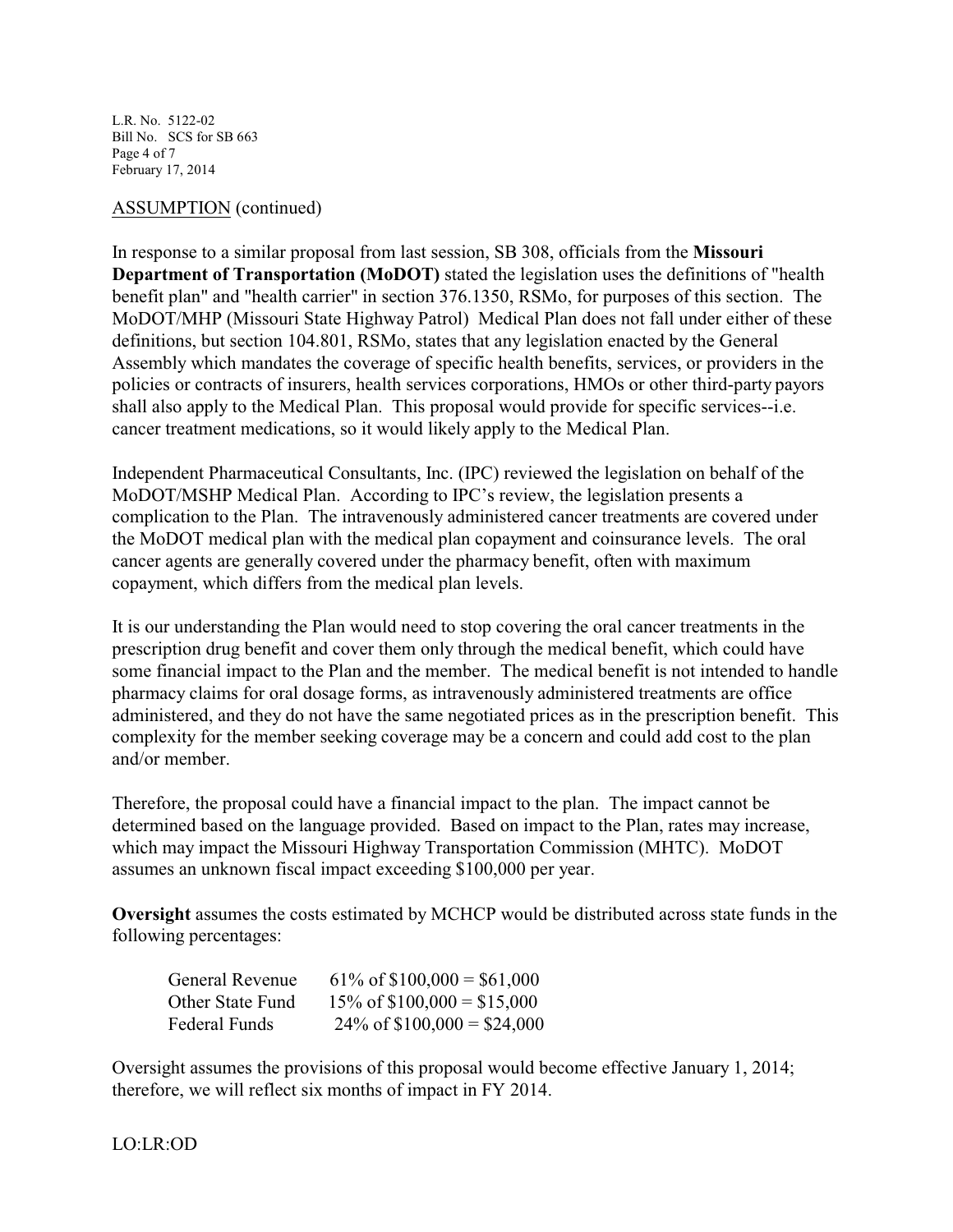L.R. No. 5122-02 Bill No. SCS for SB 663 Page 5 of 7 February 17, 2014

| FISCAL IMPACT - State Government<br><b>GENERAL REVENUE FUND</b>   | FY 2014<br>$(6 \text{ Mo.})$          | FY 2015                                      | FY 2016                                      |
|-------------------------------------------------------------------|---------------------------------------|----------------------------------------------|----------------------------------------------|
| Costs - MCHCP<br>Increase in state share of health care<br>costs  | (Unknown<br>greater than<br>\$30,500) | (Unknown<br>greater than<br>\$61,000         | (Unknown<br>greater than<br>\$61,000         |
| <b>ESTIMATED NET EFFECT ON</b><br><b>GENERAL REVENUE FUND</b>     | (Unknown<br>greater than<br>\$30,500) | (Unknown<br>greater than<br><u>\$61,000)</u> | (Unknown<br>greater than<br><b>\$61,000)</b> |
| <b>INSURANCE DEDICATED FUND</b>                                   |                                       |                                              |                                              |
| Income - DIFP<br>From filing fees                                 | Up to $$5,000$                        | \$0                                          | \$0                                          |
| <b>ESTIMATED NET EFFECT ON</b><br><b>INSURANCE DEDICATED FUND</b> | <u>Up to \$5,000</u>                  | <u>\$0</u>                                   | <u>\$0</u>                                   |
| <b>ROAD FUND</b>                                                  |                                       |                                              |                                              |
| Costs - MoDOT<br>Increase in state share of health care<br>costs  | (Unknown<br>greater than<br>\$50,000  | (Unknown<br>greater than<br>\$100,000        | (Unknown<br>greater than<br>\$100,000)       |
| <b>ESTIMATED NET EFFECT ON</b><br><b>ROAD FUND</b>                | (Unknown<br>greater than<br>\$50,000) | (Unknown<br>greater than<br>\$100,000)       | (Unknown<br>greater than<br>\$100,000)       |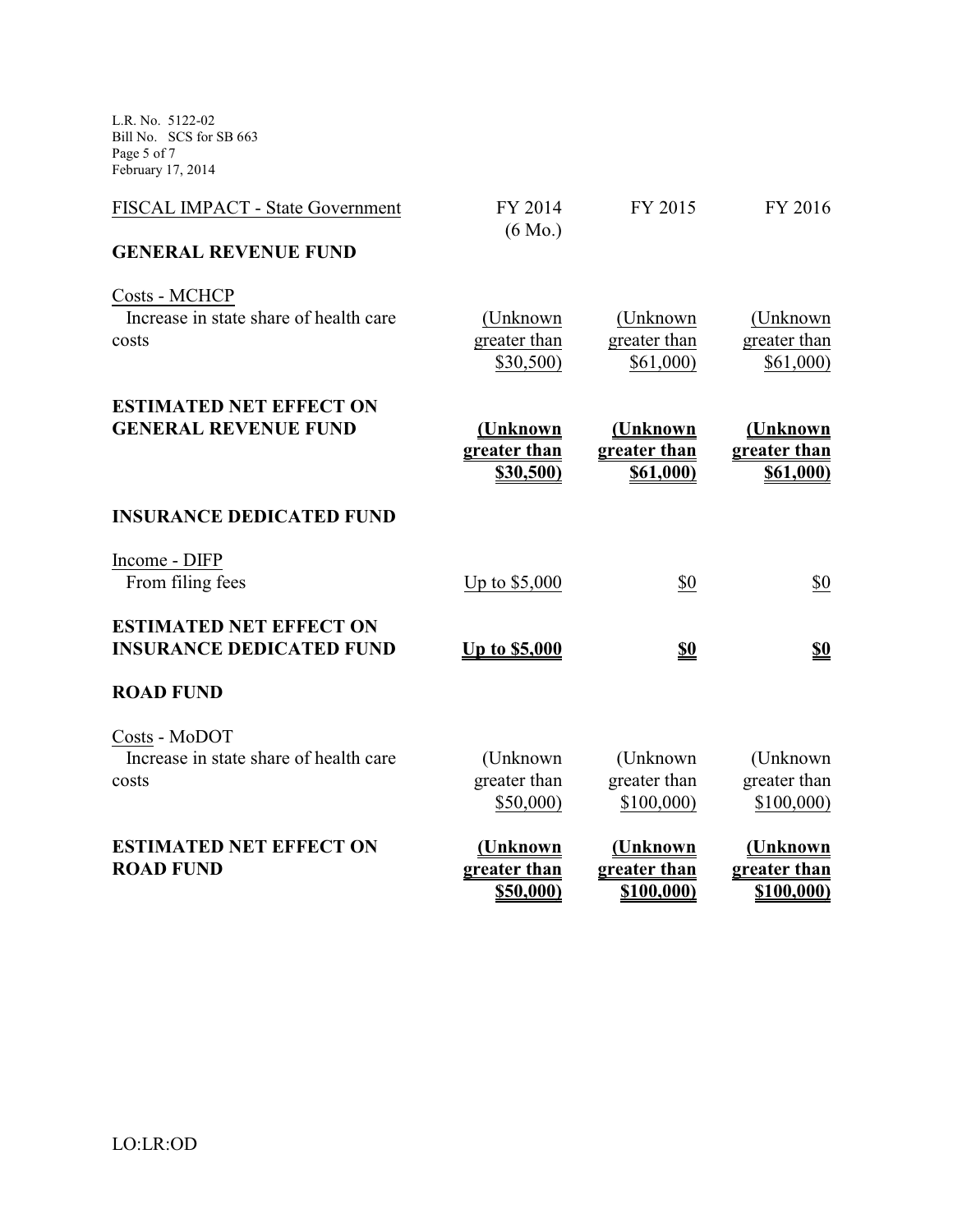L.R. No. 5122-02 Bill No. SCS for SB 663 Page 6 of 7 February 17, 2014

| FISCAL IMPACT - State Government                                 | FY 2013<br>$(6 \text{ Mo.})$          | FY 2014                               | FY 2015                                      |
|------------------------------------------------------------------|---------------------------------------|---------------------------------------|----------------------------------------------|
| <b>OTHER STATE FUNDS</b>                                         |                                       |                                       |                                              |
| Costs - MCHCP<br>Increase in state share of health care<br>costs | (Unknown<br>greater than<br>\$7,500   | (Unknown<br>greater than<br>\$15,000  | (Unknown)<br>greater than<br>\$15,000        |
| <b>ESTIMATED NET EFFECT ON</b><br><b>OTHER STATE FUNDS</b>       | (Unknown<br>greater than<br>\$7,500   | (Unknown<br>greater than<br>\$15,000) | <u>(Unknown</u><br>greater than<br>\$15,000) |
| <b>FEDERAL FUNDS</b>                                             |                                       |                                       |                                              |
| Costs - MCHCP<br>Increase in state share of health care<br>costs | (Unknown)<br>greater than<br>\$12,000 | (Unknown<br>greater than<br>\$24,000  | (Unknown<br>greater than<br>\$24,000         |
| <b>ESTIMATED NET EFFECT ON</b><br><b>FEDERAL FUNDS</b>           | (Unknown<br>greater than<br>\$12,000) | (Unknown<br>greater than<br>\$24,000) | (Unknown<br>greater than<br>\$24,000)        |
| FISCAL IMPACT - Local Government                                 | FY 2014<br>$(6 \text{ Mo.})$          | FY 2015                               | FY 2016                                      |
|                                                                  | <u>\$0</u>                            | <u>\$0</u>                            | <u>\$0</u>                                   |

# FISCAL IMPACT - Small Business

No direct fiscal impact to small businesses would be expected as a result of this proposal.